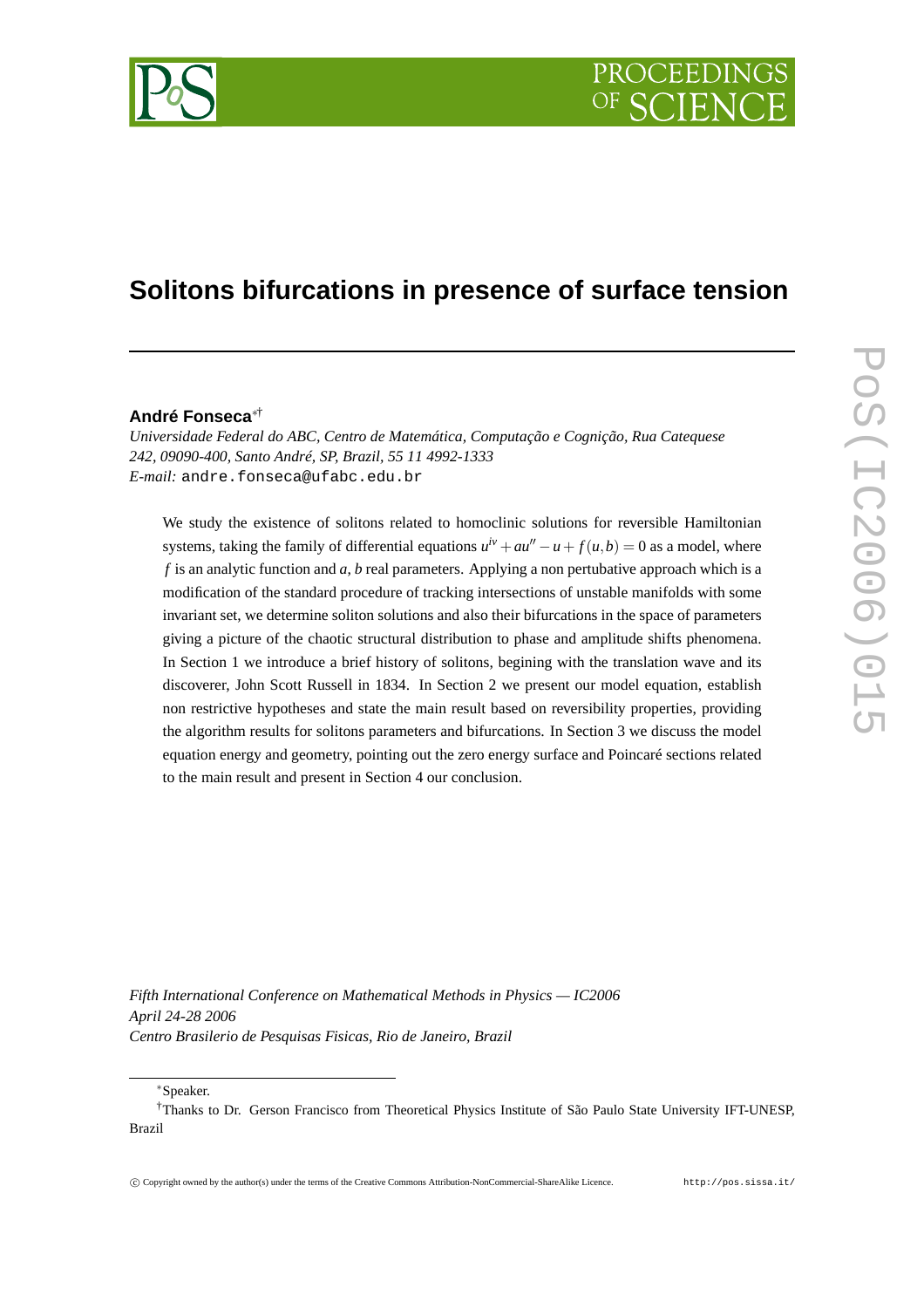## **1. Introduction**

Our work is about solitons or solitary waves, which are non-linear waves that travel without change of form or speed.

We can talk about solitons in different contexts: water wave problems [1], high temperature superconductors [2], energy transport in DNA [3], fibre-optic communications [4], and so on. But our concern is about solitons bifurcations in presence of surface tension, that is, water wave problems.

In figure 1 (a) one can see solitons at the Gibraltar Strait, when the Atlantic water is accelerated by its narrow passage. Then, the soliton packet travel miles without distortion through Mediterranean water while the boundary conditions remain the same. They were first seen from space on the Apollo-Soyuz mission in 1975. In the same figure (b) one can also find a beautiful picture which illustrates what happens when solitons travel in deeper water. In this this region they slow down, acummulationing theirselves, forming a Gauss distribution.



**Figure 1:** Solitons in the Gibraltar Strait (a) and solitons forming a Gaussian curve (b).

In 1834, a young scottish engineer, John Scott Russell (figure 2) was observing a channel boat when it suddenly stopped and a great mass of water arised and traveled by this channel apparently without change of form [5]. He was riding a horse and was capable of following the wave for one or two miles. He recreated the so called "Wave of Translation" in a experimental tank in his garden, but their results were ill-understood and ignored by contemporaries scientists because in the nineteenth century they were dealing only with linear differential equations which are not enough to model that phenomena. Linear waves can not propagate without change of form.

It was only in 1895, sixty one years after it was discovered, the "translation wave" began to be appreciated and explored by the KDV equation [6] and so on by Boussinesq and Rayleigh equations [7], etc. In 1965 Zabusky and Kruskall rebaptized the "translation wave" as "soliton" and with other scientists discovered several properties and conservation laws.

To form a soliton we have to get very special conditions. In one hand there is a dispersion effect (higher frequency components travel slower than lower ones) and in the other hand you have a amplitude effect (the top of the wave travels faster than the bottom part). We get a soliton when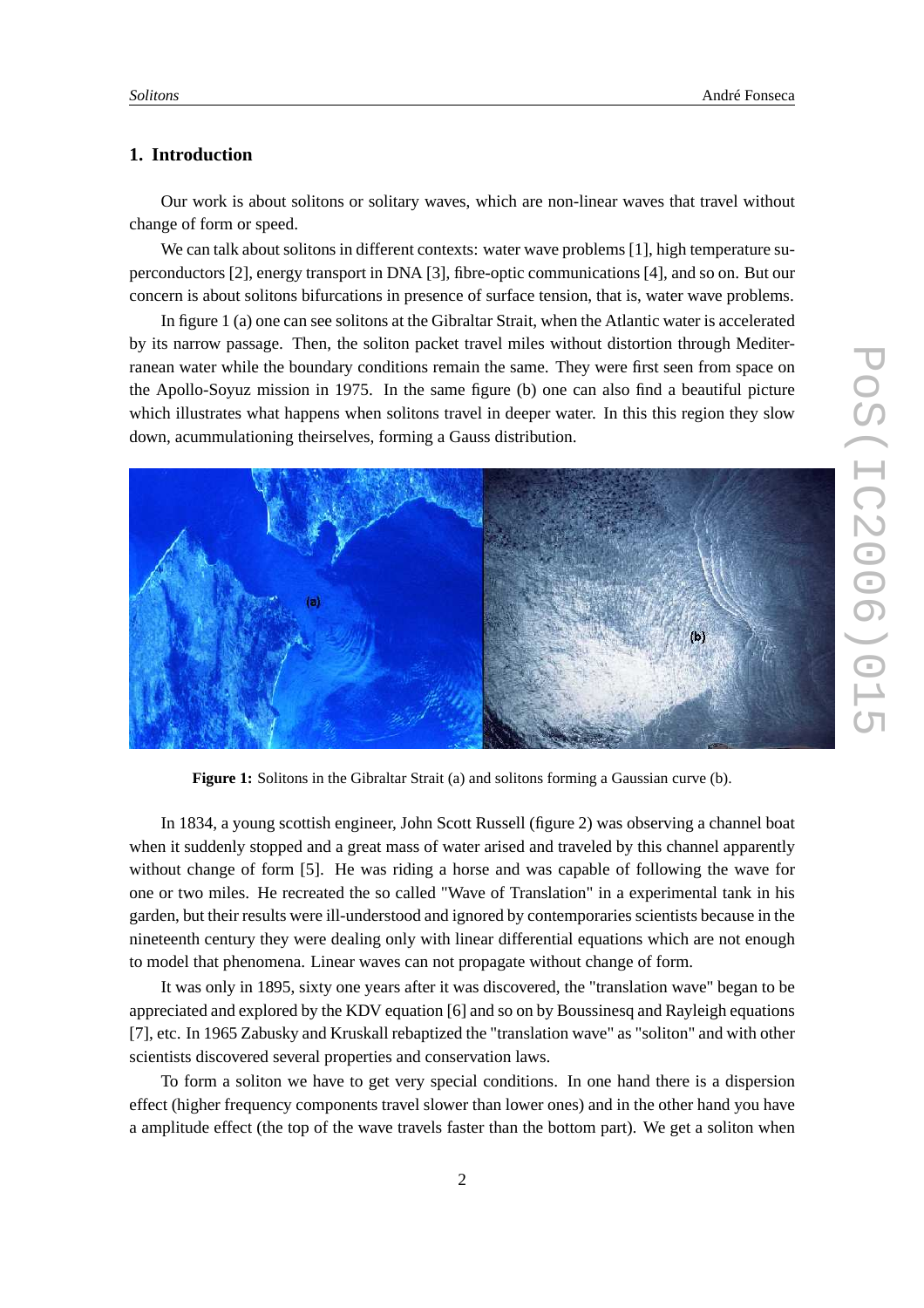

**Figure 2:** Russell and the wave of translation history.

those effects are in equilibrium. Which parameters in model equation lead us to a soliton solution ? That is the question we are interesting in.

The tidal bore, or in Brazil, the "Pororoca" (when the ocean water enters to a narrow river) is a example of how much special are the conditions to form a soliton. The Pororoca does not spread but it is not a soliton because the amplitude effect is not compensated, and one can see it is changing all long its passage. In other hand, solitons have very interesting properties, like in the KDV equation, where you can find one soliton solution which behavior is like two linear solutions respecting the linear superposition principle. You can find both, the Pororoca and a KDV two pulse soliton solution in figure 3.



**Figure 3:** Pororoca in Amazonas river and a KDV two pulse soliton solution.

## **2. Model Equation**

We investigate solitons in presence of surface tension related to reversible hamiltonian systems homoclinic solutions [8]. We say that a hamiltonian system is reversible if there is a involution  $Q(Q^{-1} = Q)$  that is anticonical  $(DQ^t \omega = -\omega DQ)$ , and invariant by the Hamiltonian function  $(H \circ Q = H)$ . And we say that an orbit  $\phi$  is homoclinic to a certain critical set *r* of a dynamical system (it could be an equilibrium point or a periodic orbit) if the orbit is bi-asymptotic to this set, that is,  $\lim_{t\to\pm\infty}\phi(t)=r$ .

We use as a model equation a fourth order differential equation  $u^{iv} + au'' - u + f(u, b) = 0$ , and the choice  $f(u,b) = bu - \tanh(bu)$ , which was based on [9],[10],[11],[12] and [13]. We can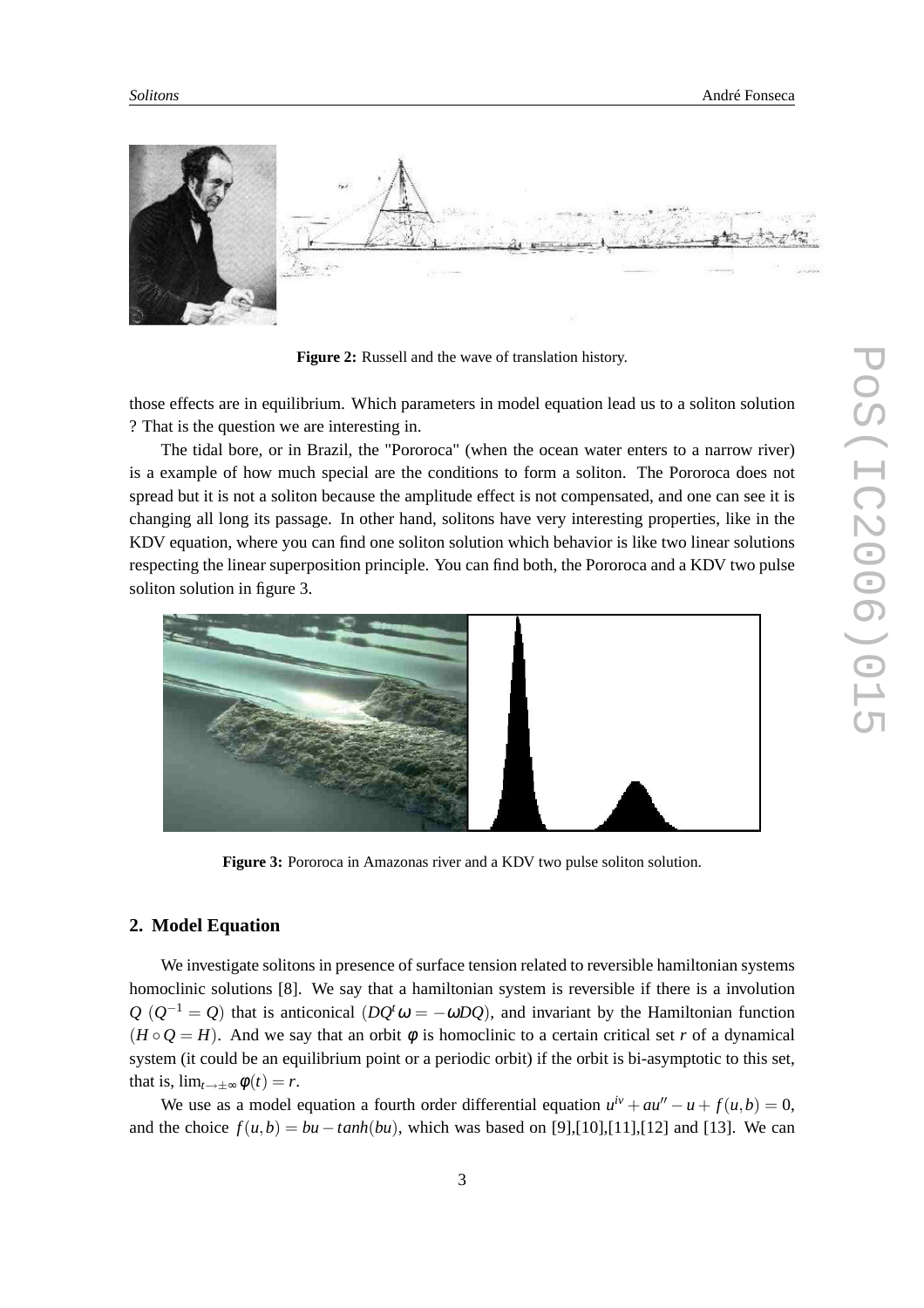reformulate that model equation to a two degrees of freedom Hamiltonian system where  $H = p_{\mu}v +$  $\frac{p_v^2}{2} + a\frac{v^2}{2} + \frac{u^2}{2} - \left(\frac{bu^2}{2} - \frac{1}{b}\right)$  $\frac{1}{b}$  ln(*cosh*(*bu*))). The parameter *a* is related to wave speed and parameter *b* is related to surface tension.

We will work with two hypothesis. The system has non-empty unstable manifold and we have a reversibility function Q for the system. In our model  $Q(u, v, p_u, p_v) = (u, -v, -p_u, p_v)$  and its fixed points set is  $\chi = \{(u, v, p_u, p_v) | v = p_u = 0\}$ . Our main theorem discussed in previous work [14] is : for Hamiltonian systems with a reversibility *Q* and a equilibrium *r*, if  $r \in \chi$  and the unstable manifold of r intersects  $\chi$ , then there exists an homoclinic orbit to r. Based on this result we used a standart procedure: for a  $(a, b)$  parameters grid we track the unstable orbit until it reaches the set  $\gamma$ of reversibility fixed points, determinig which values lead us to a homoclinic solution in the space  $(u, v, p_u, p_v)$  and a soliton solution in coordinate *u*, that is, in our model equation. In figure 4 we found a cascade behavior (see [9] and [15]) for those values and, in figure 5, one can see soliton bifurcations for fixed  $b = 3$  and  $b = 4$ , when parameter *a* changes inside plotted regions of figure 4 (*i*) and (*ii*), provindig a geometrical point of view for phase and amplitude shifts phenomena.



**Figure 4:** Soliton parameters.

### **3. Energy surfaces and Poincaré sections**

Analysing our model equation energy and geometry, let  $\Omega = \{(u, v, p_u, p_v) | H \equiv 0\}$  the zero energy surface,  $\Sigma_1 = \{(u, v, p_u, p_v) \mid p_u \equiv 0\}$  and  $\Sigma_2 = \{(u, v, p_u, p_v) \mid v \equiv 0\}$ , the Poincaré sections related to the set  $\chi$ .

From the Hamitonian function we derive:  $Ω = \left\{ (u, v, p_u, p_v) \mid p_u v + a \frac{v^2}{2} = -\frac{p_v^2}{2} - \frac{u^2}{2} + \left(\frac{bu^2}{2} - \frac{1}{b}\right)\right\}$  $\frac{1}{b}$  ln(*cosh*(*bu*)))  $\Big\}$ .

In figure 6 one can observe a homoclinic bifurcation, lying in a projection of set  $\Omega$ , for a perturbation of order  $10^{-2}$  to the parameters  $(a,b) = (2.02, 1.59)$ , which were obtained from the algorithm (see the plotted point (*iii*) in figure 4). For those parameters, when the unstable orbit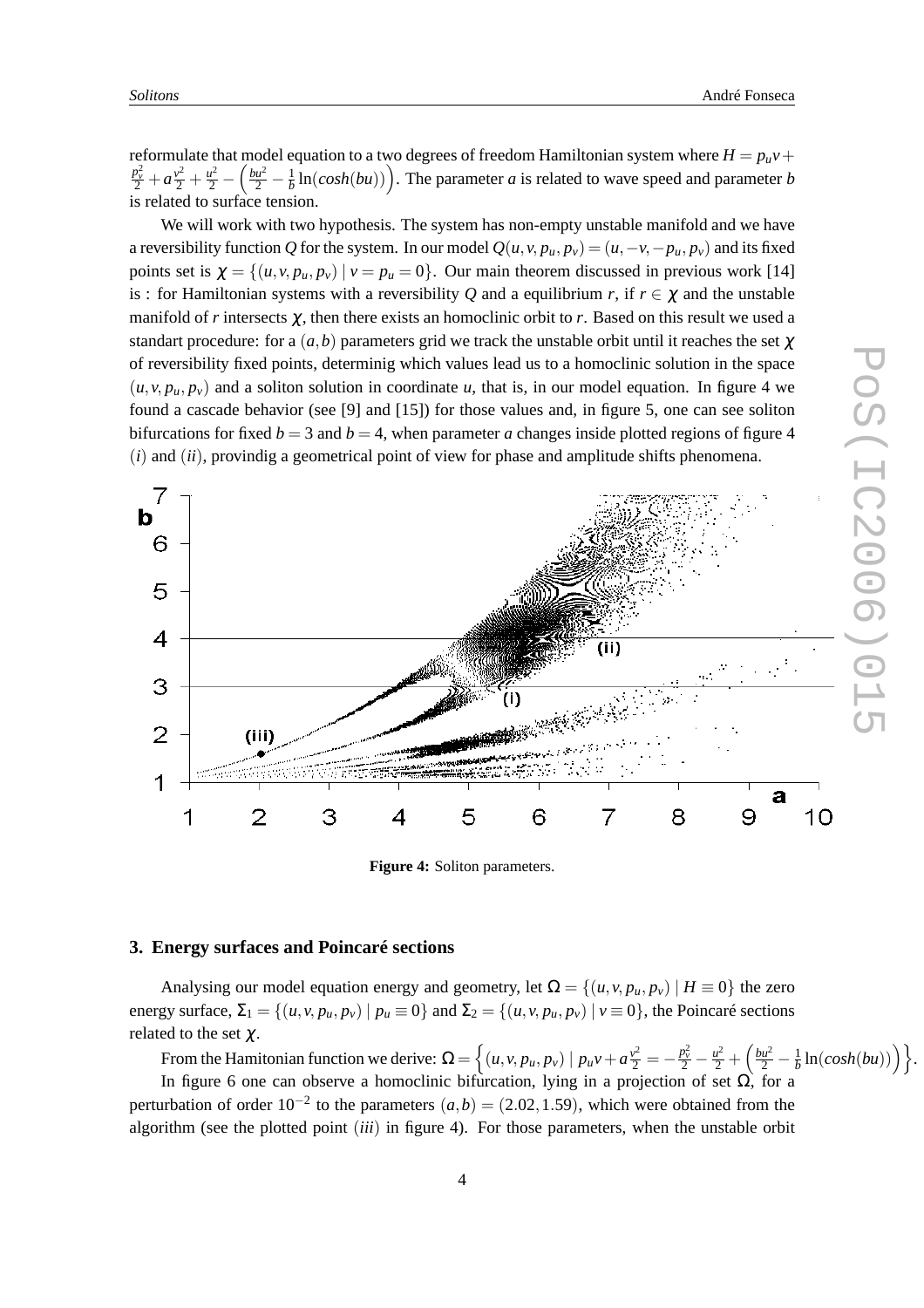

**Figure 5:** Soliton bifurcations.

instersects the set  $\chi$  (rerversibility fixed points), represented by the line intersection between  $\Sigma_1$  and  $\Sigma_2$ , we see some kind of "reflection", which connects the unstable and stable manifolds, forming a homoclinic orbit to the system orign (a) and, consequently, a soliton in model equation, as predicted by the main result. After parameters pertubation (b), we no long have that intersection, leading us to a oscillatory solution in the model equation.



**Figure 6:** Homoclinic orbit (a) and bifurcation (b) for  $(a, b) = (2.02, 1.59)$  in model equation.

## **4. Conclusion**

As pointed out in Section 2, the reversibility function plays important role in a pratical reformulation of usual methods for the situation where there is no simmetry associated to the Hamil